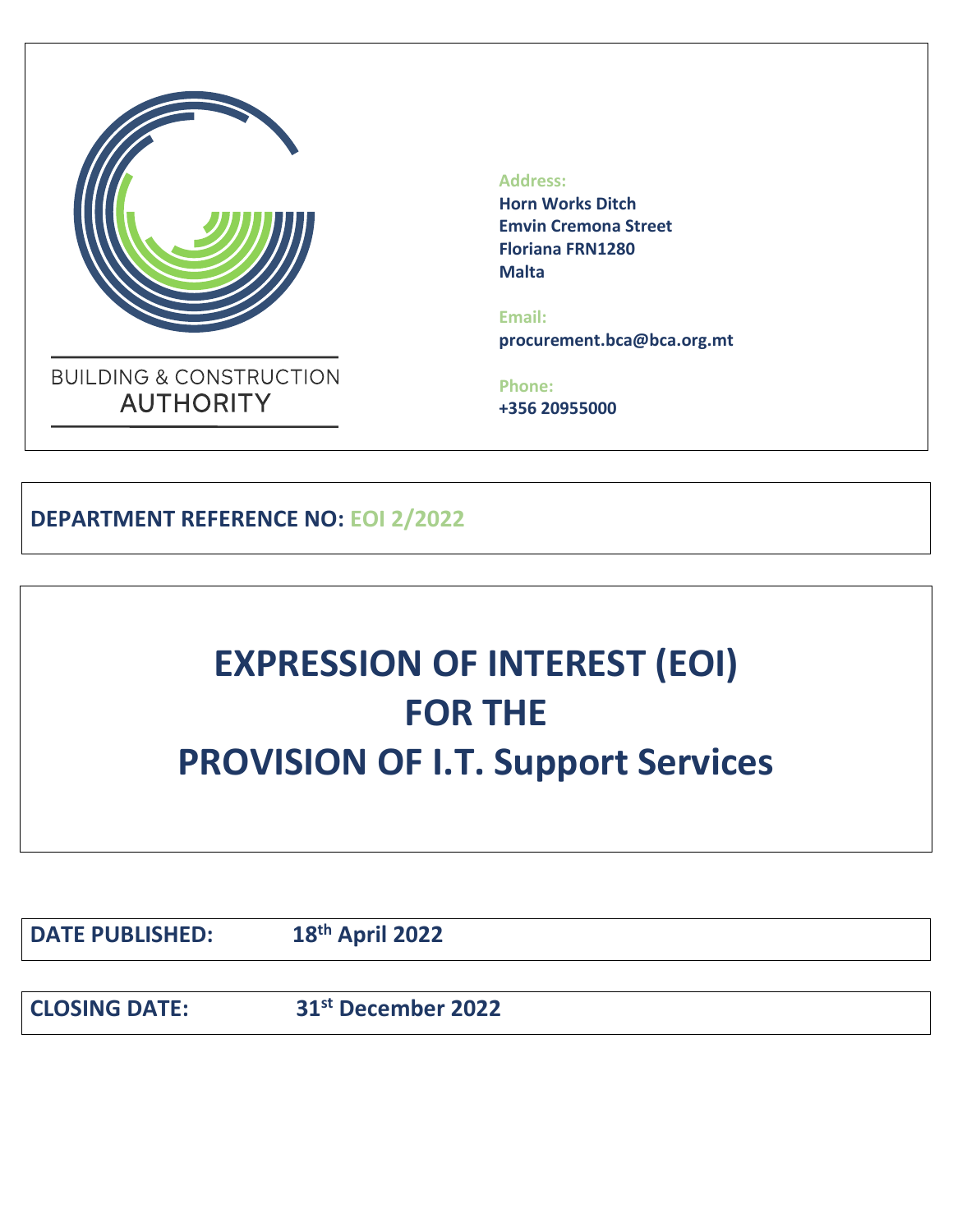## 1. Background Information on the Building & Construction Authority (BCA)

The Building & Construction Authority (BCA) has been established in April 2021 with the publication of ACT NO. XIV of 2021, enacted by the Parliament of Malta.

The BCA is responsible for the design, implementation, and dissemination of policies, together with the consolidation and review of laws and regulations, in the form of a national building code. The Authority is authorized to collaborate with other agencies, corporations, authorities, government and non-government entities and other persons for the carrying out of all the necessary preparations to set up the Building and Construction Authority.

#### *Mission*

To ascertain that core aspects of a Building's life cycle are executed through the generation of up-to-date Regulations that are implemented effectively and efficiently in a Controlled Environment. To spearhead the creation of a construction related eco-system embracing Good Governance, policies and tailormade practices that support Networking platforms, promoting compliant and Sustainable Buildings.

#### *Vision*

To maximize on the value added and sustainability of building regulations by leveraging core Competences based on efficient Compliance practices and excellence in Customer Service. Promoting a Qualitative evolving local construction related fabric, whereby Contractors and Developers become an Intrinsic part of the dynamic market, embracing change.

2. Scope of the EOI and Professional Service

The scope of the Expression of Interest is to invite local I.T. companies to submit their interest in giving a professional service to the Authority, including, but not limited to:

- Desktop Support Service including the following:
	- o Management of Desktop Equipment.
	- o Data Networking and Telephony.
	- o Handling of IT issues that users might have.
	- o Interaction with MITA for services and second level support.
- Support in the design and setup of an office IT infrastructure including the design and setup of a data room.
- Any other related tasks.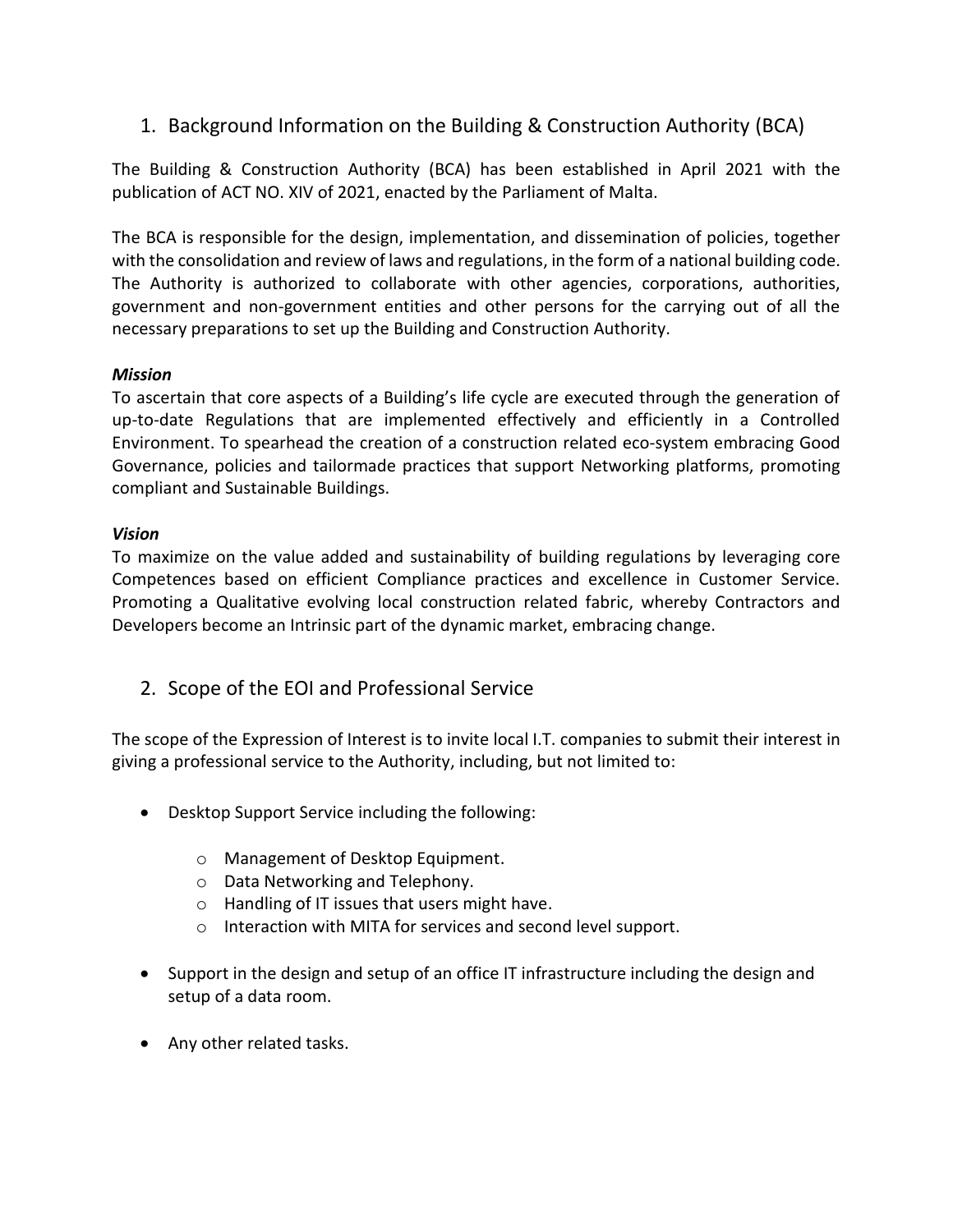## 3. Duration of Service

It is being envisaged that the Contract for Service will be for a period of 4 months, from the date of last signature. No new tasks shall be allocated after the duration of service. However, any pending tasks by the time of contract's closure shall continue to be performed until reaching satisfactory completion, thus, without the possibility to claim extra charges. Needless to say, that the management's distribution of work should be reasonable and well calculated when approaching the end of contract, to avoid unnecessary pressures and/or discontent within.

## 4. Remuneration, Schedule of performance, and Payment Terms

Remuneration, schedule of performance and payment terms are indicated in the below as follows:

- Remuneration shall be €2,500 Exclusive of VAT per month to a total of €10,000 Exclusive of VAT for the whole duration of the contract (4 months), based on an average of 20 hours per week (from Monday to Friday), at the Authority's office.
- Remuneration's adjustments shall be made in accordance with the total number of hours contracted and period of duration, as agreed between the Authority and selected Professional.
- Selected professionals will be expected to perform their duties at the BCA's offices between 8:00 am and 12:00 pm, whereas the management remains flexible to accommodate as much as possible, though, within reasonable limits.
- Payments shall be affected by Bank Transfer upon submission of monthly invoice, at the beginning of the subsequent month.

## 5. Clarifications

BCA will try its best endeavors to clarify matters within a very reasonable time. Those who are interested and would like to pose some clarifications may do so by following the below guidelines:

• Interested professionals may submit clarification requests to the Building & Construction Authority by sending an email to [procurement.bca@bca.org.mt](mailto:procurement.bca@bca.org.mt)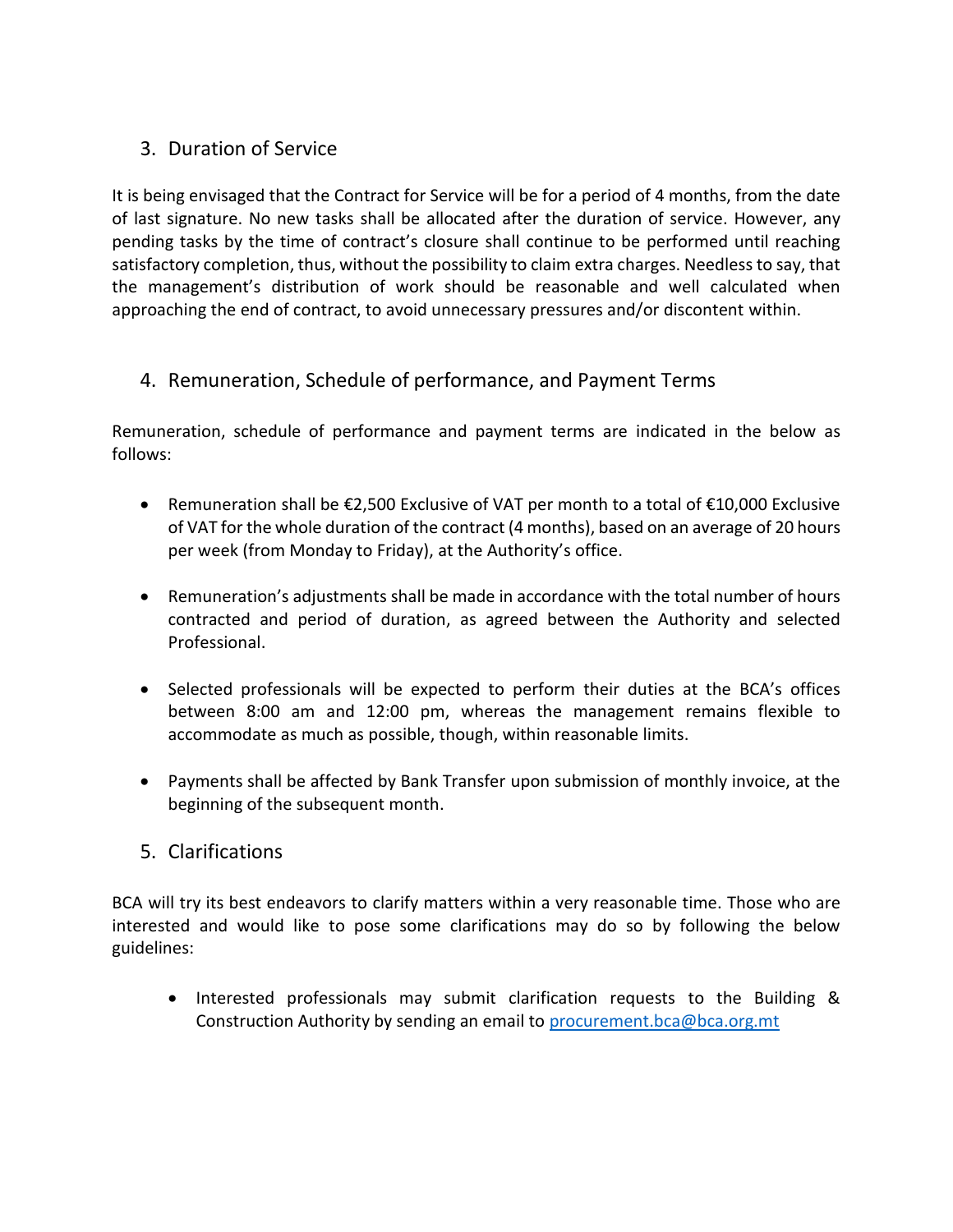• Interested professionals are advised that clarification notes and any amendments to the EOI will be uploaded on the Authority's website [https://bca.org.mt](https://bca.org.mt/) in the EOI's section.

#### 6. Eligibility Requirements

Companies quoting for the provision of the services should provide Technicians that are Microsoft certified and should present their updated certifications.

Individuals interested in providing these services are also encouraged to apply.

#### 7. Submission of Interest

Submissions should follow the below guidelines:

- Individuals who are interested to apply must do so by sending an email to [procurement.bca@bca.org.mt](mailto:procurement.bca@bca.org.mt) as early as possible, indicating the subject as **EOI 2/2022**.
- A submission must include in it a company profile plus CV's of the resources being proposed for the delivery of the service, portraying qualifications and experience so far, and where possible a profile of services already provided to businesses and/or Government Ministries/Departments/Entities.
- It must also include a copy of the Microsoft Certifications.
- Submissions will continue to be received and considered during the course of year 2022 or until the Authority will meet its demand.
- All submissions will be acknowledged and treated in strictest confidence.

### 8. Selection Criteria

Selection will follow the criteria as expressed in the below:

- Preference will be given to resources already having previous experience in providing such services to government entities
- Interviews will be held.